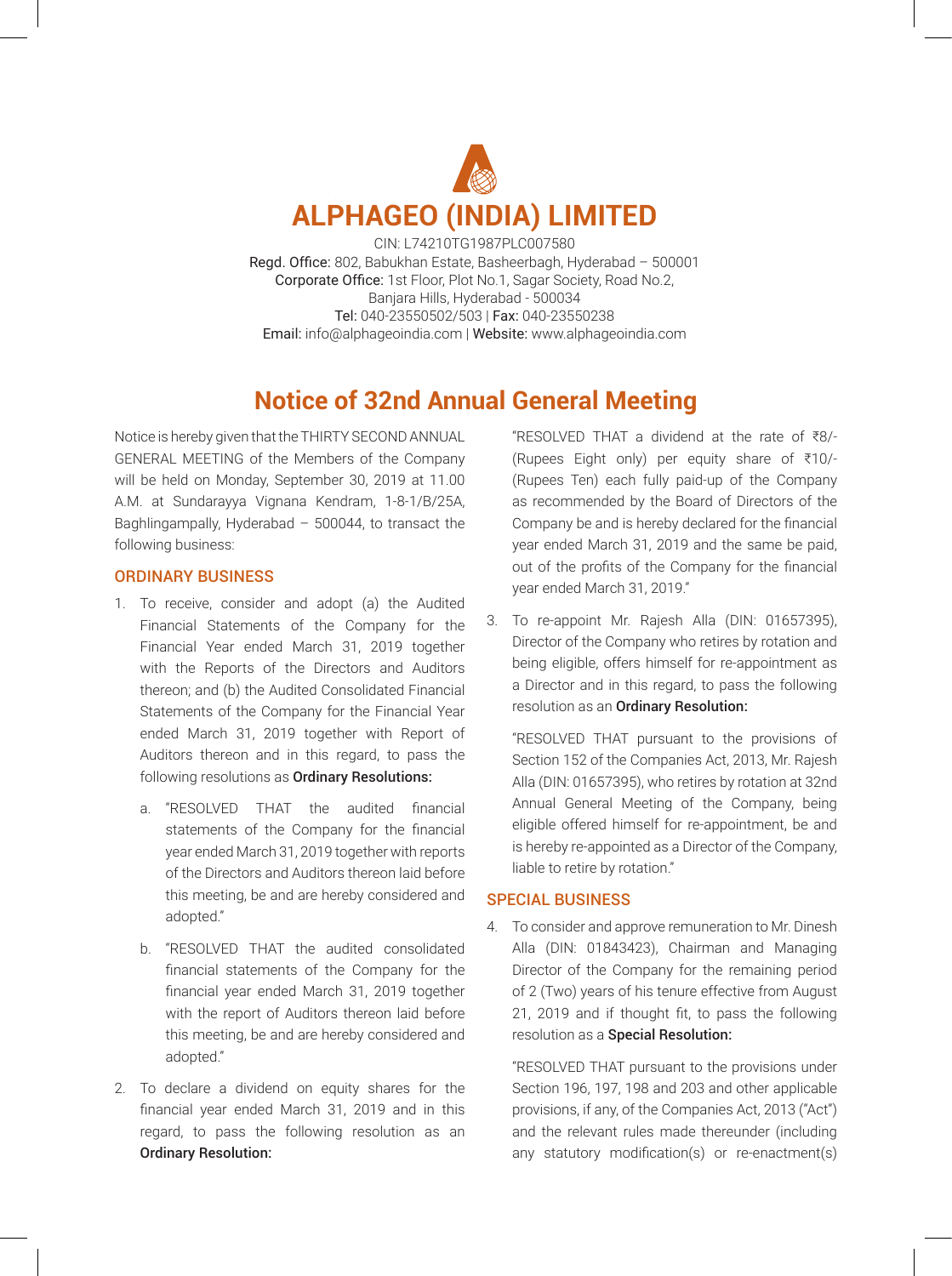thereof for the time being in force) read with Schedule V of the Act and Regulation 17(6) of SEBI (Listing Obligations and Disclosure Requirements) Regulations 2015, approval of the Members be and is hereby accorded for the payment of remuneration to Mr. Dinesh Alla (DIN: 01843423), Chairman and Managing Director of the Company for the remaining period of 2 (Two) years of his tenure w.e.f. August 21, 2019 to August 20, 2021, on such terms and conditions as recommended by the Nomination and Remuneration Committee and approved by the Board of Directors of the Company and as set out in the explanatory statement annexed to the Notice convening this Meeting.

RESOLVED FURTHER THAT notwithstanding anything contained in Section 197, 198 and Schedule V of the Companies Act, 2013 or any amendment/ re-enactment thereof, in the event of absence of profits or inadequate profits in any financial year, the salary, perquisites and statutory benefits, as set out in the explanatory statement annexed to the Notice be paid as minimum remuneration to Mr. Dinesh Alla, Chairman and Managing Director.

RESOLVED FURTHER THAT the Board of Directors of the Company or a committee thereof be and is hereby authorised to do all such acts, deeds and things as the Board may, in its absolute discretion, consider necessary, expedient or desirable in order to give effect to foregoing resolution."

By Order of the Board

Hyderabad **Deepa Dutta**

August 14, 2019 Company Secretary

### NOTES:

- 1. An explanatory statement pursuant to Section 102(1) of the Companies Act, 2013 in respect of special businesses to be transacted at the Meeting is annexed hereto.
- 2. A Member entitled to attend and vote at the Annual General Meeting ("AGM") is entitled to appoint a Proxy to attend and vote instead of himself and the Proxy need not be a Member of the Company. The instrument of proxy in order to be valid must be deposited at the Corporate Office of the Company duly completed, stamped and signed, not less than FORTY EIGHT (48) hours before the commencement of the meeting.

A person can act as a proxy on behalf of members not exceeding fifty and holding in the aggregate not more than ten percent of the total share capital of the Company carrying voting rights. However, a member holding more than ten percent of total share capital of the Company carrying voting rights may appoint a single person as proxy and such person shall not act as a proxy for any other person or shareholder.

3. Proxy Form, Attendance Slip and the route map of the venue of the Meeting are annexed hereto.

- 4. Corporate Members intending to depute their authorized representatives are requested to send to the Company a duly certified copy of the Board resolution together with the specimen signatures of representative authorised under the said resolution to attend the meeting and to vote on their behalf at the meeting.
- 5. The Company is providing facility for voting through remote e-voting on the business set out in the Notice. Information and Instructions including details of user id and password relating to e-voting are annexed hereto. Once the vote on a resolution is cast by member, whether partially or otherwise, the member shall not be allowed to change it subsequently or cast the vote again. The members who have cast their votes by using remote e-voting may also attend the Meeting but shall not be entitled to cast their vote(s) again at the meeting.
- 6. Members/proxies are requested to bring the attendance slips duly filled in for attending the meeting and bring their copies of the Annual Report to the meeting. Members who hold shares in dematerialized form are requested to write their Client ID and DP ID numbers and the number of shares held and those who hold shares in physical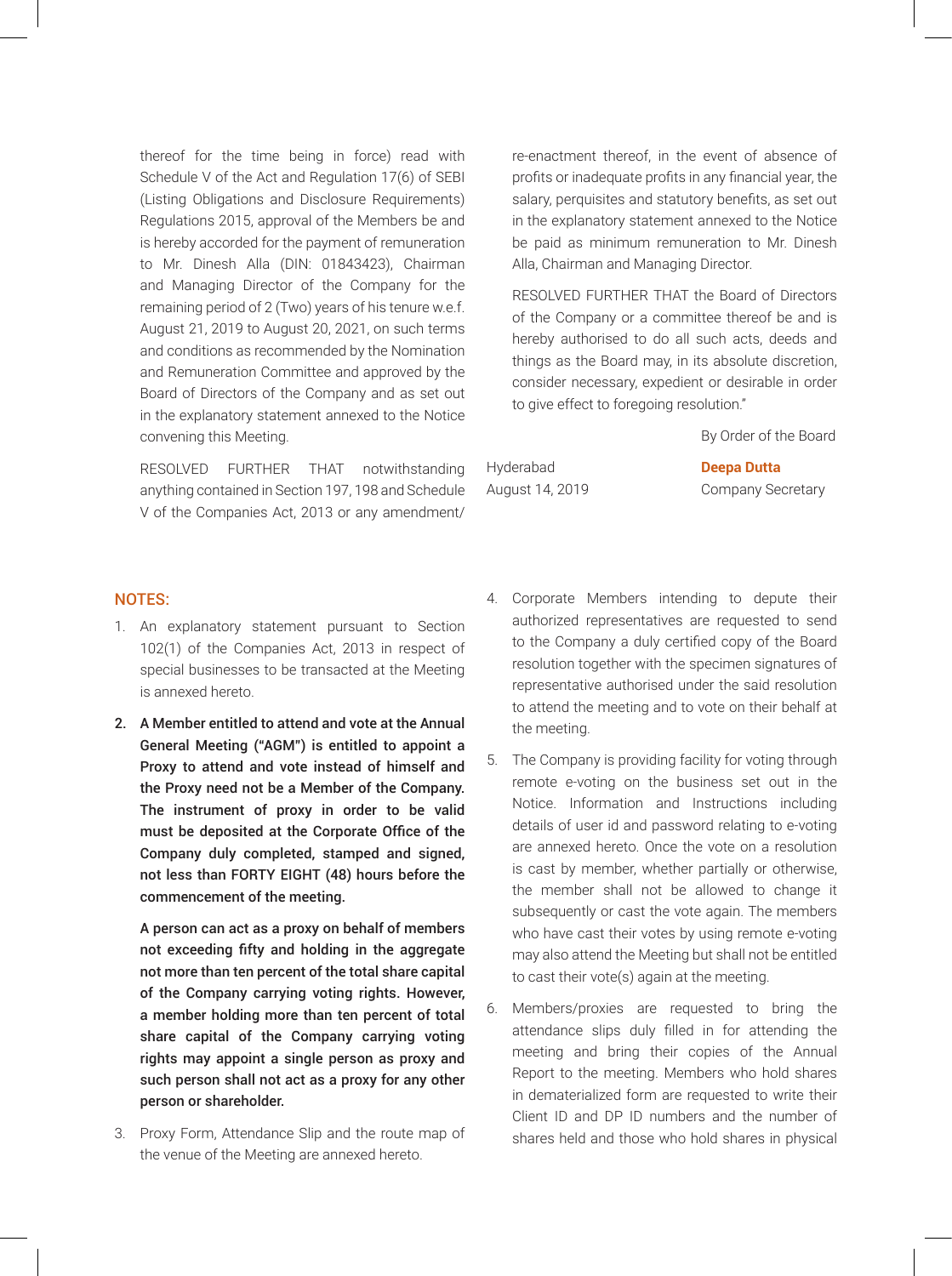form are requested to write their Folio Number and number of shares held in the attendance slip for attending the meeting. In case of Joint holders attending the meeting, only such joint holder who is higher in the order of names will be entitled to vote.

- 7. During the period beginning 24 hours before the time fixed for the commencement of the meeting and ending with the conclusion of the meeting, a member would be entitled to inspect the proxies lodged with the company, at any time during the business hours of the company, provided that not less than three days of notice in writing is given to the company.
- 8. All documents referred to in the Notice and Explanatory Statement are open for inspection at the Corporate Office of the Company between 11:00 AM to 1:00 PM on all working days other than Saturdays till the date of Annual General Meeting.
- 9. Karvy Fintech Private Limited, Karvy Selenium, Tower B, Plot 31-32, Gachibowli, Financial District, Nanakramguda, Serilingampally, Hyderabad-500032 acts as the Company's Registrar and Share Transfer Agent for both manual and electronic form of shareholding. All correspondence relating to shares, including Change in Address, Updation of PAN and Bank Particulars should be addressed directly to them. In respect of shares held in Electronic form, shareholders may send requests or correspond through their respective Depository Participants.
- 10. Non-Resident Indian Shareholders are requested to inform the Registrar, Karvy Fintech Private Limited immediately:
	- a. The change in the Residential Status on return to India for permanent settlement.
	- b. The particulars of the Bank Account maintained in India with complete name, branch, account number and address of the Bank, if not furnished earlier.
- 11. Members holding shares in single name and physical form are advised to make nomination in respect of their shareholding in the company. Shareholders desirous of making nominations are requested to send their request (which will be made available on request) to the Registrar & Share Transfer Agent, Karvy Fintech Private Limited.
- 12. Members desiring to seek any information on the financial statements are requested to write to the Company at an early date to enable compilation of information.
- 13. The Securities and Exchange Board of India has mandated the submission of Permanent Account Number (PAN) by every participant in securities market. Members holding shares in electronic form are, therefore, requested to submit their PAN to their Depository Participants with whom they are maintaining their DEMAT accounts. Members holding shares in physical form can submit their PAN to the Registrar & Share Transfer Agent.
- 14. The Securities and Exchange Board of India has mandated the transfer of securities to be carried out in dematerialized form only w.e.f. April 1, 2019. Members holding shares in physical form are, therefore, requested to submit with the Company's Registrar and Share Transfer Agent, an application along with the necessary documents to get their shares dematerialized through their Depository Participants.
- 15. In pursuance of Go Green Initiative of Ministry of Corporate Affairs, Members are urged to register/ update their email addresses with Depository Participant or with the Registrar and Share Transfer Agent of the Company, as applicable, to receive all communication including Annual Report, Notices, circulars, etc. from the Company in electronic mode.
- 16. Closure of Register of Members and Dividend:
	- a) The Company has notified that Register of Members shall remain closed from September 21, 2019 to September 29, 2019 (both days inclusive) for determining the names of the Members eligible for dividend, if approved, on equity shares.
	- b) The dividend on equity shares, as recommended by the Board of Directors, if declared at the Annual General Meeting, will be paid to those shareholders whose name appears in Register of Members as on September 20, 2019. In respect of shares held in Electronic Form, the dividend will be paid on the basis of particulars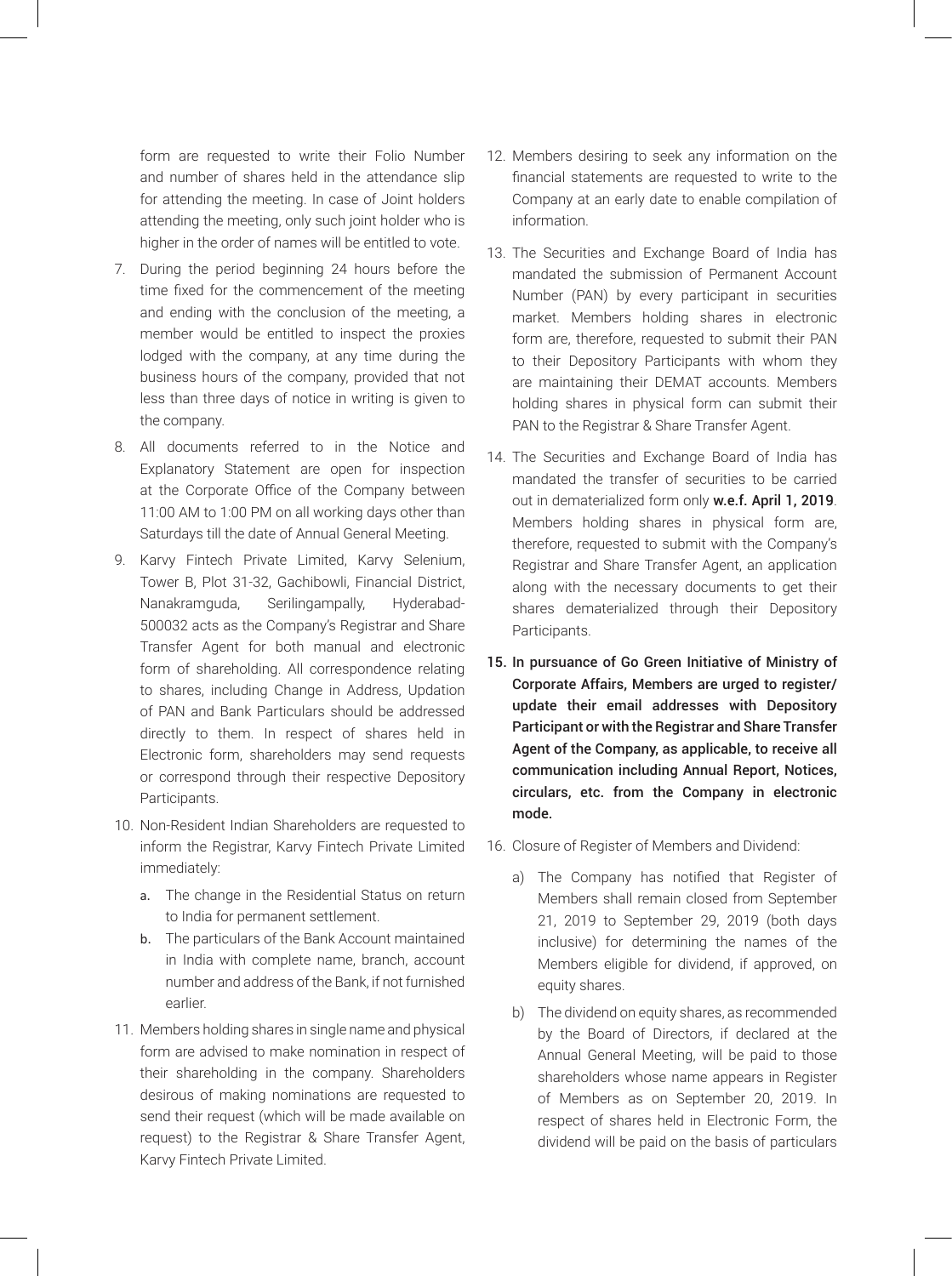of beneficial ownership furnished by the Depositories for this purpose.

### 17. Remittance of Dividend:

The payment of dividend to the Members will be made using electronic mode of payment such as Electronic Clearance Service (ECS)/ NEFT/ RTGS etc. Accordingly, members holding securities in DEMAT mode are requested to update their bank account details with their depository participants. Members holding securities in physical form may send their request for updating bank account details to the Company's Registrar & Share Transfer Agent, Karvy Fintech Private Limited.

18. Unclaimed dividend for the years 2013-14, 2014-15, 2015-16, 2016-17 and 2017-18 are held in separate Bank accounts.

Members whose dividends remain unclaimed, are requested to either correspond with the Company at its Corporate Office or the Company's Registrars & Share Transfer Agent, Karvy Fintech Private Limited. Members are requested to note that dividends not encashed or claimed within the due date mentioned below, will be transferred to the Investor Education and Protection Fund of Government of India as per Section 124(5) of the Companies Act, 2013. In view of this, members are advised to send their requests to the Company or our Registrars for revalidation of the warrants and encash them before the due dates as listed below:

| <b>Financial year ended</b> | Date of Declaration | Due Date for claiming the Dividend |
|-----------------------------|---------------------|------------------------------------|
|                             |                     |                                    |
| March 31, 2014              | 26.09.2014          | 31 10 2021                         |
|                             |                     |                                    |
| March 31, 2015              | 28 09 2015          | በ2 11 2022                         |
|                             |                     |                                    |
| March 31, 2016              | 29 09 2016          | 03 11 2023                         |
|                             |                     |                                    |
| March 31, 2017              | 29 09 2017          | 03 11 2024                         |
|                             |                     |                                    |
| March 31, 2018              | 14 NG 2018          | 19 10 2025                         |

- 19. Pursuant to the provisions of Investor Education and Protection Fund (Accounting, Audit, Transfer and Refund) Rules, 2016, notified by the Ministry of Corporate Affairs, the companies are required to transfer the shares in respect whereof the dividends remain unpaid/unclaimed for a period of seven consecutive years to the demat account of IEPF Authority. The details of shares transferred to IEPF are displayed on the website of the Company at http://www.alphageoindia.com/pdf/Shares%20 transferred%20to %20IEPF.pdf. The shareholders whose shares are transferred to the IEPF Authority can claim their shares from the Authority by following the Refund Procedure as detailed on the website of IEPF Authority http://iepf.gov.in/IEPFA/ refund.html.
- 20. The requirement to place the matter relating to the appointment of auditors for ratification by the members at every annual general meeting has done away vide Notification dated May 7, 2018 issued by the Ministry of Corporate Affairs, Government of India. Consequently, no resolution is proposed for ratification of the appointment of the Auditors who

were appointed in 30<sup>th</sup> Annual General Meeting of the Company.

### 21. The information pertaining to Director seeking reappointment at the Annual General Meeting is furnished below:

Mr. Rajesh Alla is a graduate of Carnegie Mellon University, Pittsburgh, USA – a premier institute for Artificial Intelligence Research. He specialised in Image Processing, Computer Vision and Robotics. He is an alumnus of Indian Institute of Management, Ahmadabad and Osmania University, Hyderabad.

Mr. Rajesh Alla has worked in the Robotics Institute, Carnegie-Mellon University developing automated Printed Circuit Board inspection systems for production use. He is one of the pioneers of Automated Digitizing and Recognition of documents. He has developed numerous Pattern Recognition and Artificial Intelligence Algorithms.

Mr. Rajesh Alla is a director of the Company since 30th September, 1992. He is member of Audit Committee, Nomination and Remuneration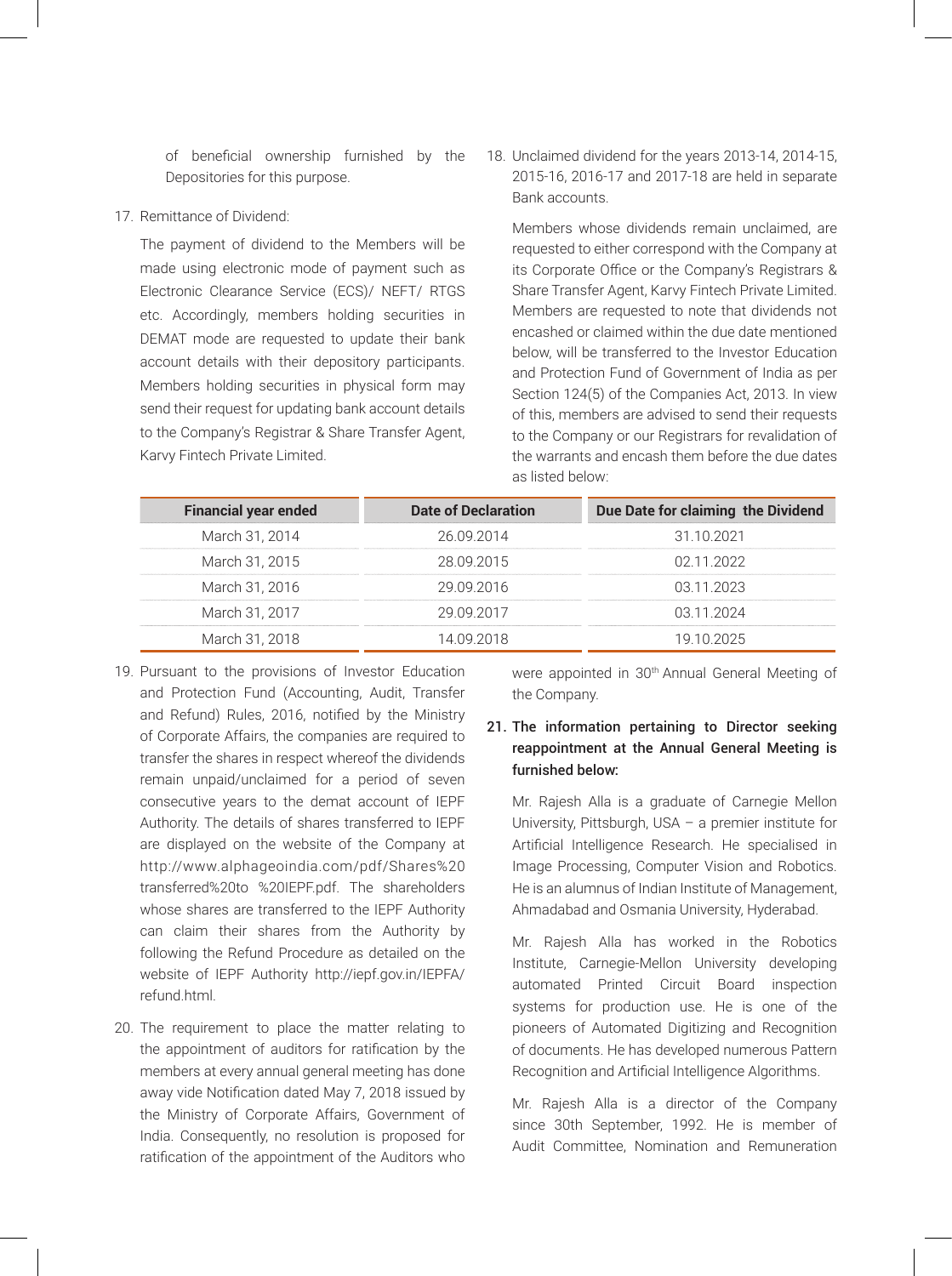Committee and Chairman of Stakeholders' Relationship Committee of Board of Directors of the Company.

Mr. Rajesh Alla is the Founder and Managing Director of IIC Technologies Limited and Director of IIC Geo Surveys Private Ltd, IIC Academy Private Ltd, Transducers and Controls Private Ltd and Palnadu Infrastructure Private Ltd. He is holding 1,26,567 Equity Shares of the company in his individual capacity.

Mr. Rajesh Alla is interested in the resolution set out in Item No. 3 of the Notice. Mr. Dinesh Alla, being related to Mr. Rajesh Alla may be deemed to be interested in the said resolution.

The other relatives of Mr. Rajesh Alla may be deemed to be interested in the said resolution, to the extent of their shareholding, if any, in the Company.

Save and except the above, none of the other Directors/ Key Managerial Personnel of the Company and their relatives are, in any way, concerned or interested, financially or otherwise, in the resolution set out at Item No. 3 of the Notice.

The Board recommends the resolution set forth in Item No. 3 of the Notice for approval by the Members.

By Order of the Board

Hyderabad **Deepa Dutta** August 14, 2019 Company Secretary

## Explanatory Statement pursuant to Section 102 of the Companies Act, 2013 for the items set out in the Notice as Special Business:

### Item No. 4

Mr. Dinesh Alla is a Director of the Company since July 01, 1987 and he was re-appointed as Managing Director of the Company by the Board of Directors in its meeting held on August 01, 2016 and approved by the Members in 29th Annual General Meeting held on September 29, 2016 for a period of 5 (Five) years effective from August 21, 2016 to August 20, 2021. However, the remuneration to the Managing Director in terms of Section 196, 197 and 198 read with Schedule V and other applicable provisions of the Companies Act 2013 was approved by the Members for a period of 3 (Three) years from August 21, 2016 to August 21, 2019.

The Board of Directors with the recommendation of the Nomination and Remuneration Committee of the Board at their meeting held on May 22, 2019, subject to the approval of the members, accorded its approval for payment of the following remuneration to the Managing Director including the remuneration in case of inadequacy of the profits, absence of profits or no profits in compliance with the provisions of Section 196, 197 and 198 read with Schedule V and any other applicable provisions of the Companies Act, 2013 and Regulation 17(6) of SEBI (Listing Obligations and Disclosure Requirements) Regulations, 2015 for the remaining period of his tenure from August 21, 2019 to August 20, 2021.

### Remuneration:

- a) Period of Remuneration: Two (2) years from August 21, 2019 to August 20, 2021
- b) Salary: Salary of ₹9,00,000/- per month.

### c) Perquisites and Allowances

- i) House Rent Allowance  $@$  ₹1,00,000/- per month.
- ii) Reimbursement of expenses for gas, electricity and water not exceeding 5% of the salary.
- iii) Reimbursement of Actual Medical Expenses for self and family not exceeding one month's salary for a year or coverage under Medical Insurance Policy of the Company.
- iv) Personal Accident Insurance coverage with the premium not exceeding ₹12,000/- per annum.
- v) Reimbursement of actual club fees.
- vi) Contribution to Provident Fund not exceeding 12% of the salary.
- vii) Gratuity at the rate of half month's salary for each completed year of service, subject to a maximum amount under Payment of Gratuity Act, 1972.
- viii) Encashment of un-availed leave at the end of the tenure as per rules of the Company.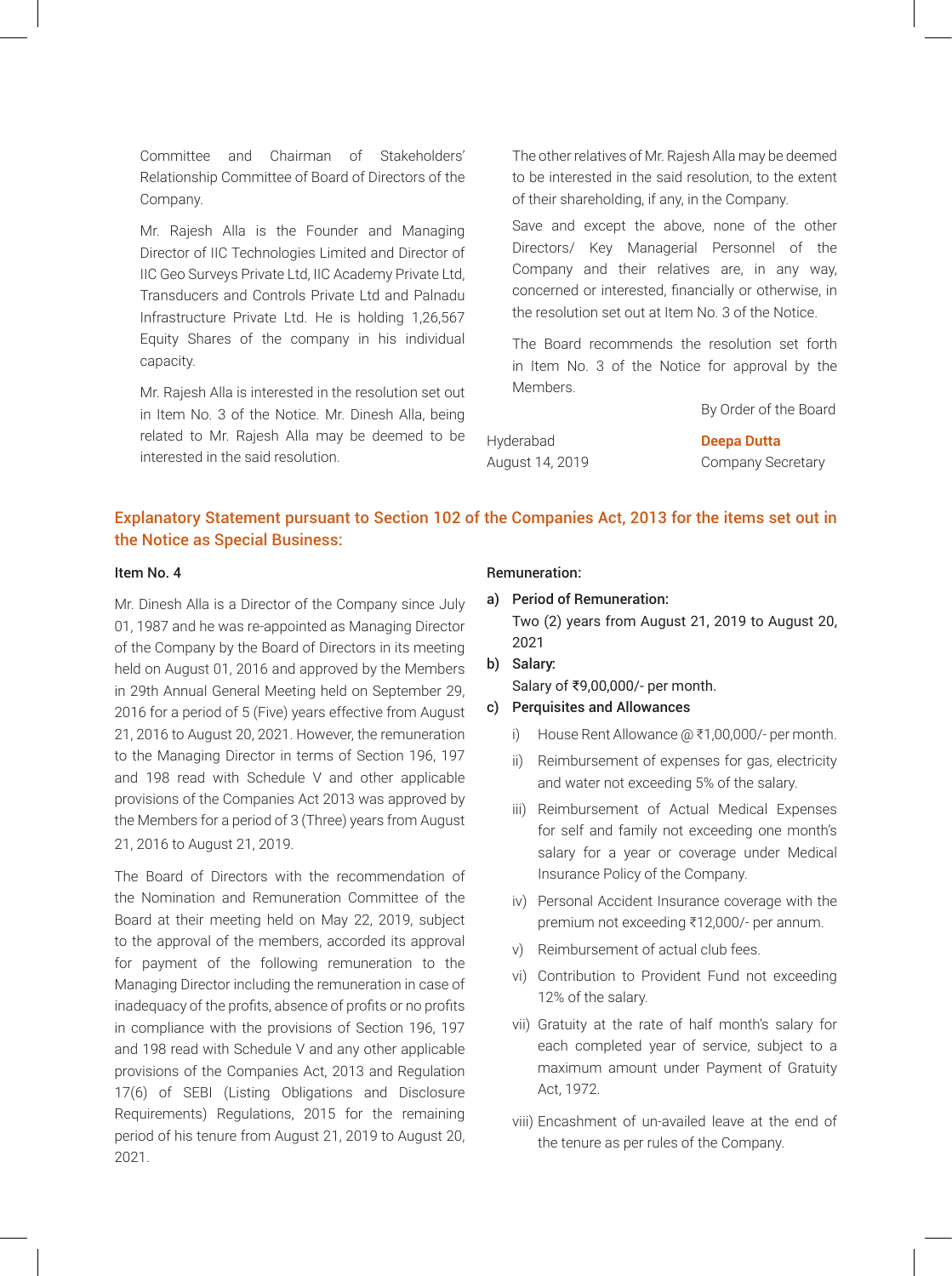- ix) Use of Company car for official purposes and telephone at the residence.
- d) Commission: In addition to salary, perquisites and allowances, commission not exceeding 5% of the net profits of the Company in a financial year computed in the manner laid down in section 197(8) of Companies Act, 2013.

Minimum Remuneration: Notwithstanding anything to the contrary herein contained, where in any financial year, during the current tenure of Managing Director, the Company does not have profits or its profits are inadequate, the company shall pay remuneration by way of salary, perquisites and statutory benefits as minimum Remuneration to the Managing Director.

Aggregate Remuneration: The aggregate of remuneration, commission, perquisites and allowances payable to the Managing Director individually or to all Whole Time Directors, if any, of the Company taken together during any financial year respectively shall be in accordance with the provisions of the Companies Act, 2013 and SEBI (Listing Obligations and Disclosure Requirements) Regulations, 2015.

Mr. Dinesh Alla is interested in the resolution set out in Item No. 4 of the Notice. Mrs. Savita Alla and Mr. Rajesh Alla, Directors of the Company, being related to Mr. Dinesh Alla are deemed to be interested in the said resolution. Other relatives of Mr. Dinesh Alla may be deemed to be interested in the said resolution of the Notice, to the extent of their shareholding, if any, in the Company.

Save and except the above, none of the other Directors/ Key Managerial Personnel of the Company and their relatives are, in any way, concerned or interested, financially or otherwise, in the resolution set out at Item No. 4 of the Notice.

The Board recommends the Special Resolution set forth in the Item No. 4 of the Notice for approval of the Members.

Hyderabad **Deepa Dutta**

By Order of the Board

August 14, 2019 Company Secretary

# Instructions for Remote E-Voting Forming Part of Notice Convening 32nd Annual General Meeting

### E-voting

Pursuant to Section 108 of the Companies Act, 2013, Rule 20 of the Companies (Management and Administration) Rules, 2014, including any statutory modification(s) or re-enactment thereof for the time being in force and Regulation 44 of SEBI (Listing Obligations and Disclosure Requirements) Regulations, 2015, ALPHAGEO (INDIA) LIMITED (the Company) is pleased to provide its shareholders remote e-voting facility to cast their votes electronically on all resolutions set forth in the Notice convening the 32nd Annual General Meeting scheduled to be held on Monday, September 30, 2019 at 11.00 A.M. The remote e-voting facility is being provided by Karvy Fintech Private Limited (KFPL).

### E-voting Event Number and Timelines for Voting

The E-voting Event Number and the timelines of E-voting detailed below:

| <b>E-voting Event Number (EVEN)</b> | Commencement of remote e-voting | End of remote e-voting |
|-------------------------------------|---------------------------------|------------------------|
| 4908                                | September 26, 2019              | September 29, 2019     |
|                                     | $(11:00 A.M.$ IST)              | $(5:00$ P.M. IST)      |

### General Information:

i. Shareholders of the Company holding shares either in physical form or in dematerialised form, as on the cut-off date, may cast their vote electronically. The voting rights of the shareholders shall be ONE

VOTE PER EQUITY SHARE registered in the name of the shareholder / beneficial owner as on the cut-off date i.e. September 20, 2019.

ii. Every shareholder requires User ID and Password/ PIN for casting their votes electronically. In case of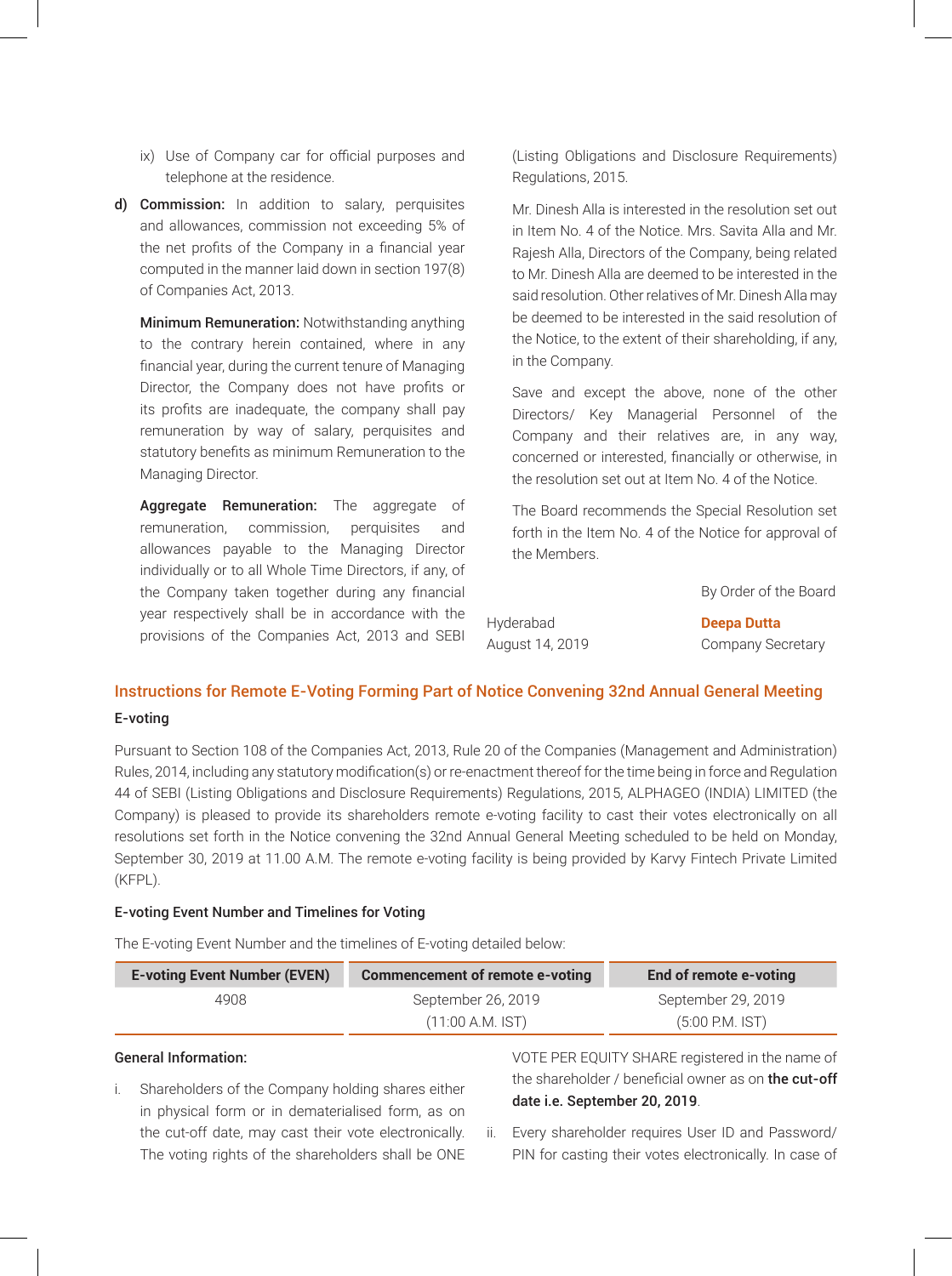physical folio, User ID will be EVEN number followed by folio number. In case of Demat account, User ID will be your DP ID and Client ID.

- iii. For Shareholders receiving Notice of AGM in physical form, the initial password will be intimated along with the Notice of Annual General Meeting and for Shareholders receiving Notice of AGM electronically, password will be provided in the email forwarding the electronic notice.
- iv. Any person who becomes a member of the Company after the dispatch of the Notice of the AGM and holds shares as on the cut-off date may obtain PIN and Password by contacting Karvy Fintech Private Ltd.
- v. The Remote E- voting period commences on September 26, 2019 (11.00 AM) and ends on September 29, 2019 (5.00 PM). During this period, Shareholder of the Company holding their shares either in physical form or in dematerialised form, as on the cut-off date September 20, 2019, may cast their votes electronically. The E-voting module shall be disabled by Karvy for voting thereafter. Once the vote on a resolution is cast by the shareholders, the shareholders shall not be allowed to change it subsequently.
- vi. Shareholders, who have not cast their votes electronically, may only cast their vote at the Annual General Meeting.
- vii. M/s. D. Hanumanta Raju & Co., Practicing Company Secretaries, Hyderabad will act as Scrutinizer for scrutinizing the E-voting process in a fair manner.
- viii. The scrutinizer shall, immediately after the conclusion of voting at the AGM, first counts the votes cast at the meeting, thereafter unlock the votes cast through remote e-voting in the presence of at least two witnesses, not in employment of the company and make a Consolidated Scrutinizer's Report of the votes cast in favour or against, if any of each of the resolutions set forth in the Notice of the Annual General Meeting, not later than 48 hours of the conclusion of the meeting, to the Chairman of the Meeting or a person authorised by him in writing who shall countersign the same.
- ix. Resolutions shall be deemed to the passed on the date of AGM subject to receipt of requisite number of votes in favour of Resolutions.
- x. The results of voting along with the scrutinizers' report shall be placed on the website of the Company www.alphageoindia.com and on Karvy's website https://evoting.karvy.com and shall be intimated to the stock exchanges immediately after declaration of results by the Chairman or by a person authorised by him.

### Instruction and Step for E-Voting:

- Shareholders are requested to read the instructions/ steps detailed below before exercising/casting their vote:
- i. Launch internet browser by typing the URL: https:// evoting.karvy.com.
- ii. Enter the login credentials (i.e. User ID and password/ PIN). However, if you are already registered with Karvy for e-voting, you can use your existing User ID and Password/PIN for casting your vote.
- iii. After entering these details appropriately, click on "LOGIN".
- iv. You will now reach password change Menu wherein you are required to mandatorily change your password. The new password shall comprise of minimum 8 characters with at least one upper case (A- Z), one lower case (a-z), one numeric value (0-9) and a special character (@,#,\$, etc.). The system will prompt you to change your password and update your contact details like mobile number, email ID etc. on first login. You may also enter a secret question and answer of your choice to retrieve your password in case you forget it. It is strongly recommended that you do not share your password with any other person and that you take utmost care to keep your password confidential.
- v. You need to login again with the new credentials.
- vi. On successful login, the system will prompt you to select the E- Voting "EVEN" i.e., Alphageo (India) Limited.
- vii. On the voting page, enter the number of shares (which represents the number of votes) as on the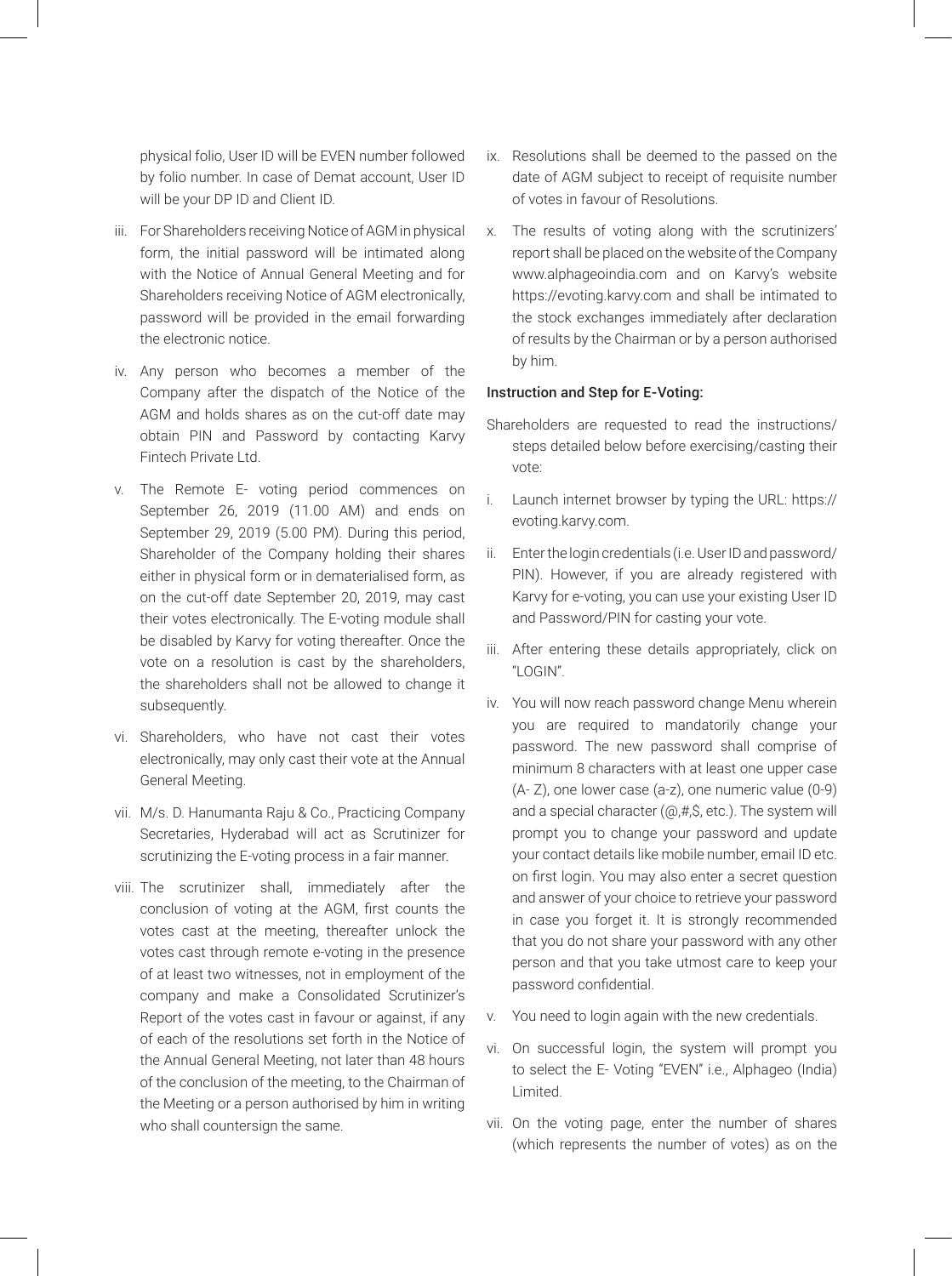Cut-off Date under "FOR / AGAINST" or alternatively, you may partially enter any number in "FOR" and partially "AGAINST" but the total number in "FOR / AGAINST" taken together not exceeding your total shareholding as mentioned herein above. You may also choose the option ABSTAIN. If the shareholder does not indicate either "FOR" or "AGAINST" it will be treated as "ABSTAIN" and the shares held will not be counted under either head.

- viii. Shareholders holding multiple folios / Demat accounts shall choose the voting process separately for each folio / Demat accounts.
- ix. Voting has to be done for each item of the notice separately. In case you do not desire to cast your vote on any specific item it will be treated as abstained.
- x. You may then cast your vote by selecting an appropriate option and click on "Submit". A confirmation box will be displayed. Click "OK" to confirm else "CANCEL" to modify. Once you have voted on the resolution, you will not be allowed to modify your vote. During the voting period, Members can login any number of times till they have voted on all the Resolution(s).
- xi. Corporate/ Institutional Members (i.e. other than Individuals, HUF, NRI etc.,) are also required to send scanned certified true copy (PDF Format) of the Board Resolution / Authority Letter etc., together with attested specimen signature(s) of the duly authorised representative(s), to the Scrutinizer at Email Id: dhr300@gmail.com with a copy marked to evoting@karvy.com. The scanned image of the above mentioned documents should be in the naming format "Alphageo (India) Limited 32nd Annual General Meeting".
- xii. Once the vote on a resolution is cast by a Member, the Member shall not be allowed to change it subsequently. Further, the Members who have cast their vote electronically shall not be allowed to vote again at the Meeting.
- xiii. In case of any queries, you may refer Help & Frequently Asked Question (FAQs) section of https:// evoting.karvy.com (Karvy Website) or call KFPL on Toll Free No. 1800 3454 001 or email: evoting@ karvy.com.

By Order of the Board

Hyderabad **Deepa Dutta** August 14, 2019 Company Secretary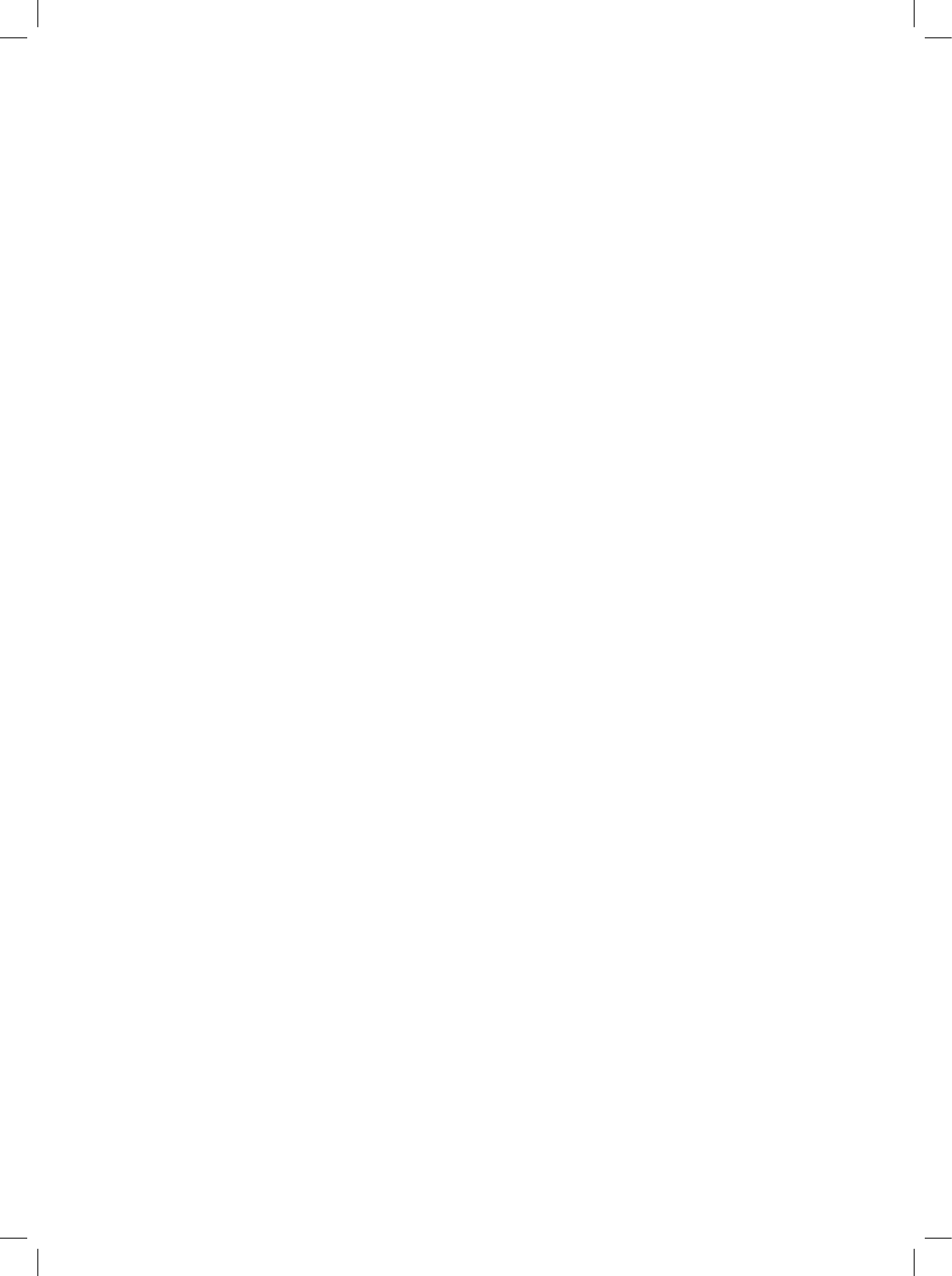

CIN: L74210TG1987PLC007580 Regd. Office: 802, Babukhan Estate, Basheerbagh, Hyderabad – 500001 Corporate Office: 1st Floor, Plot No.1, Sagar Society, Road No.2, Banjara Hills, Hyderabad - 500034 Tel: 040-23550502/503 | Fax: 040-23550238 Email: info@alphageoindia.com | Website: www.alphageoindia.com

## **ATTENDANCE SLIP**

(Please fill Attendance Slip and hand it over at the entrance of the Meeting Hall)

Regd. Folio. No./ DP ID & Client ID\*:

No. of Equity Shares held

Name of Shareholder

Name of Proxy

I/We hereby record my/our presence at the 32nd Annual General Meeting of Alphageo (India) Limited, held on Monday, September 30, 2019 at 11.00 A.M. at Sundarayya Vignana Kendram, 1-8-1/B/25 A, Baghlingampally, Hyderabad – 500 044.

\_\_\_\_\_\_\_\_\_\_\_\_\_\_\_\_\_\_\_\_\_\_\_\_\_\_\_\_ \_\_\_\_\_\_\_\_\_\_\_\_\_\_\_\_\_\_\_\_\_\_\_\_\_\_\_

### **SIGNATURE OF THE MEMBER OR THE PROXY ATTENDING THE MEETING**

If Member, Please sign here If Proxy, Please sign here If Proxy, Please sign here

\*Applicable for investors holding shares in electronic form.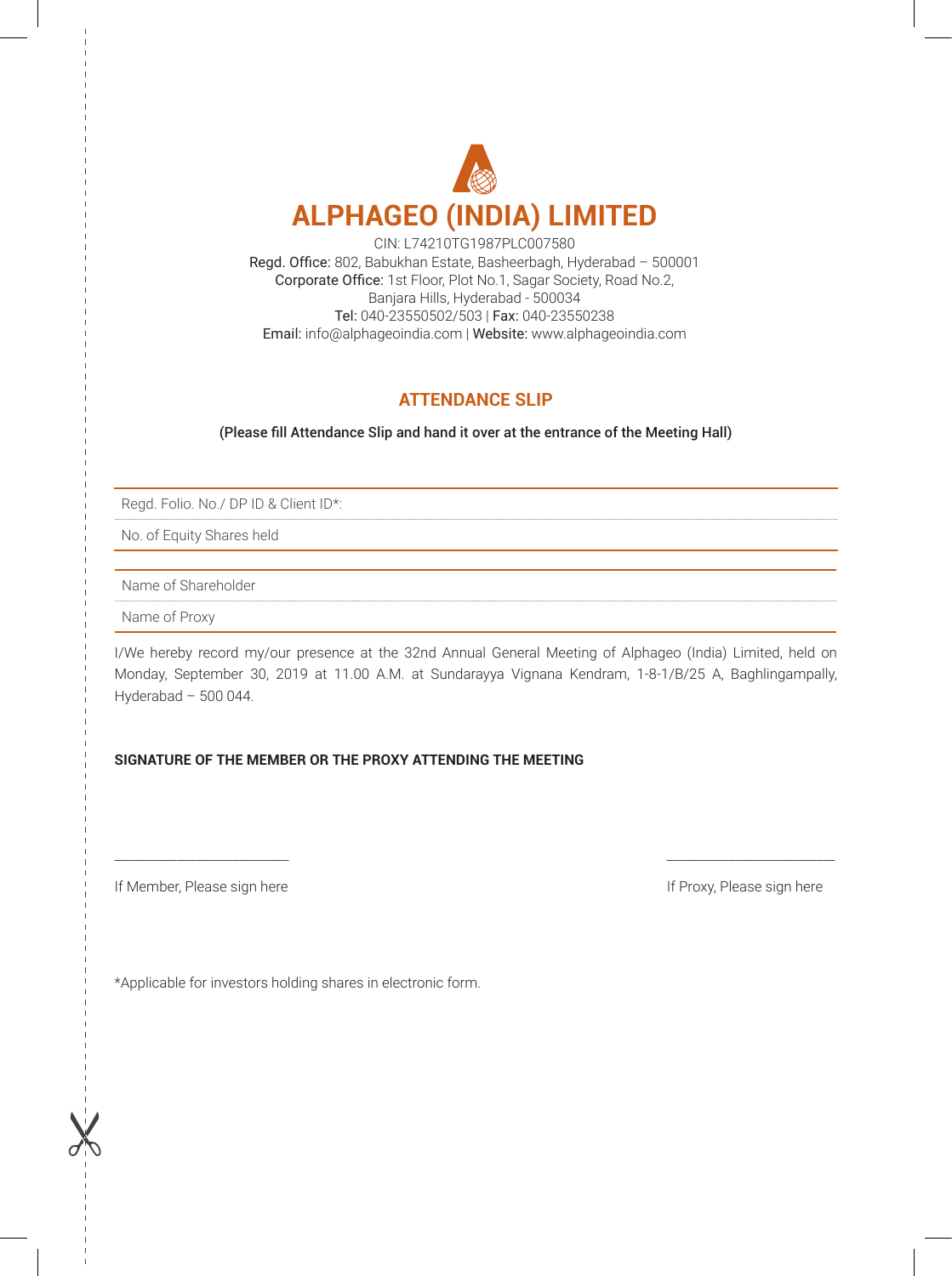

CIN: L74210TG1987PLC007580 Regd. Office: 802, Babukhan Estate, Basheerbagh, Hyderabad – 500001 Corporate Office: 1st Floor, Plot No.1, Sagar Society, Road No.2, Banjara Hills, Hyderabad - 500034 Tel: 040-23550502/503 | Fax: 040-23550238 Email: info@alphageoindia.com | Website: www.alphageoindia.com

# **Route Map of venue of 32nd Annual General Meeting**

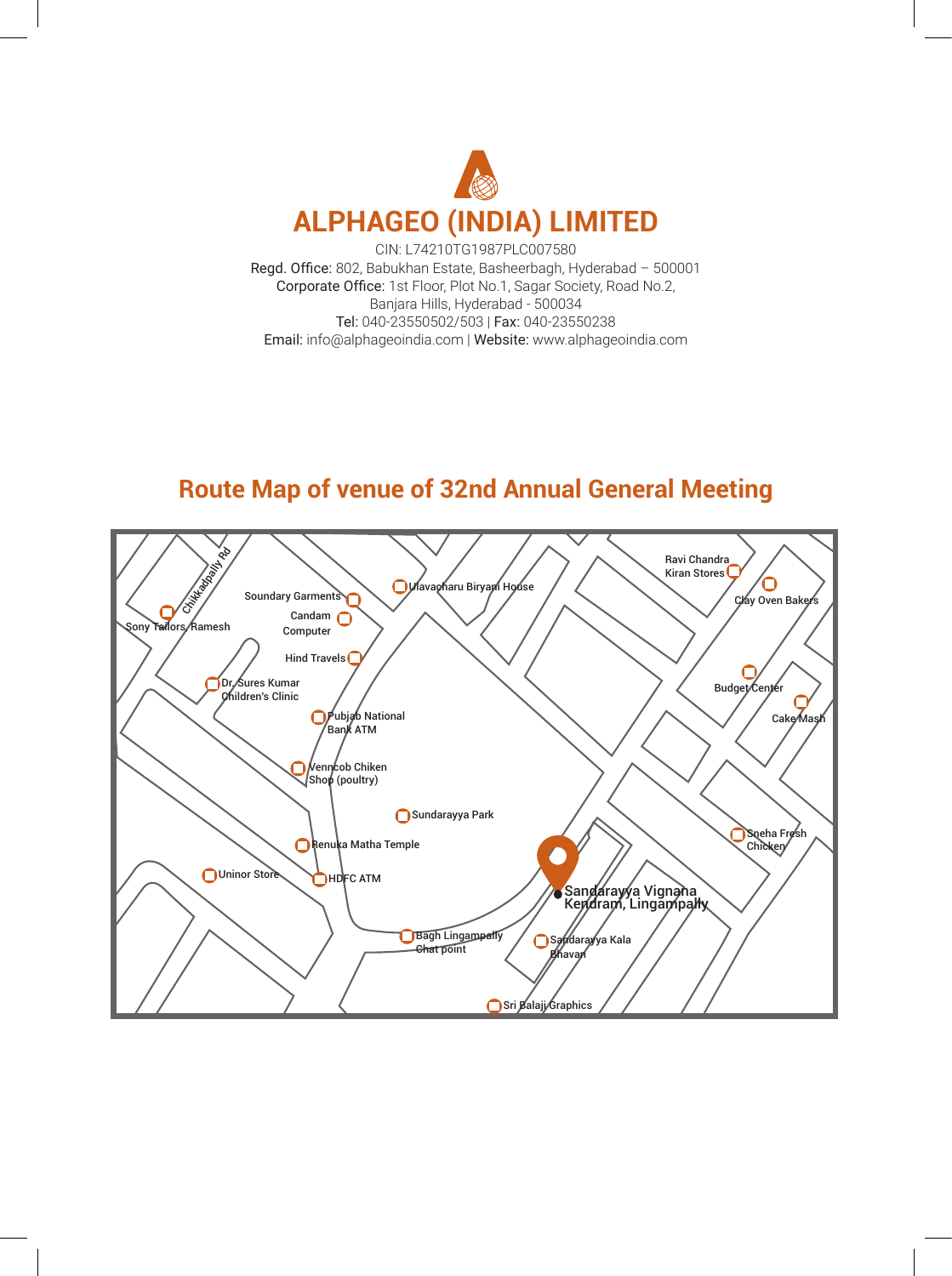

CIN: L74210TG1987PLC007580 Regd. Office: 802, Babukhan Estate, Basheerbagh, Hyderabad – 500001 Corporate Office: 1st Floor, Plot No.1, Sagar Society, Road No.2, Banjara Hills, Hyderabad - 500034 Tel: 040-23550502/503 | Fax: 040-23550238 Email: info@alphageoindia.com | Website: www.alphageoindia.com

32nd Annual General Meeting – September 30, 2019

# **PROXY FORM**

[Pursuant to Section 105(6) of the Companies Act, 2013 and rule 19(3) of the Companies (Management and Administration) Rules, 2014]

| company, hereby appoint: |  |  |  |  |  |
|--------------------------|--|--|--|--|--|
| $\mathbf{1}$             |  |  |  |  |  |
|                          |  |  |  |  |  |
|                          |  |  |  |  |  |
|                          |  |  |  |  |  |
|                          |  |  |  |  |  |
|                          |  |  |  |  |  |
| $\mathcal{S}$            |  |  |  |  |  |
|                          |  |  |  |  |  |
|                          |  |  |  |  |  |

as my/our proxy to attend and vote (on a poll) for me/us and on my/our behalf at the 32nd Annual General Meeting of the Company, to be held on Monday, September 30, 2019 at 11.00 A.M. at Sundarayya Vignana Kendram, 1-8- 1/B/25 A, Baghlingampally, Hyderabad-500044 and at any adjournment thereof in respect of such resolutions as are indicated below: